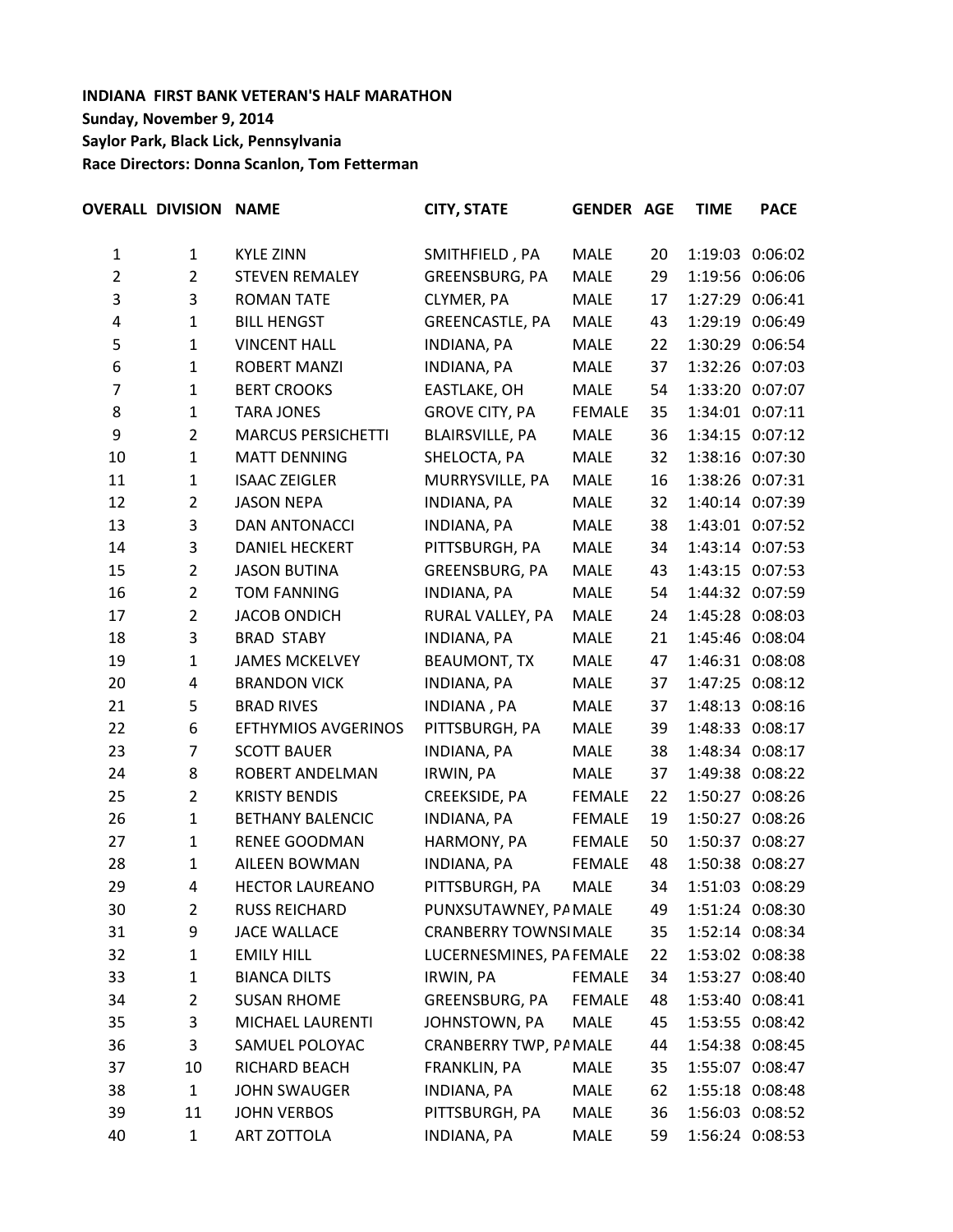| 41 | 4              | RAY PETERMAN               | STRONGSTOWN, PA MALE    |               | 45 |                 | 1:56:32 0:08:54 |
|----|----------------|----------------------------|-------------------------|---------------|----|-----------------|-----------------|
| 42 | 5              | <b>TERRY ZEIGLER</b>       | MURRYSVILLE, PA         | <b>MALE</b>   | 49 | 1:56:51         | 0:08:55         |
| 43 | 12             | MATTHEW INDOVINA           | PITTSBURGH, PA          | <b>MALE</b>   | 39 |                 | 1:57:15 0:08:57 |
| 45 | $\mathbf{1}$   | <b>EMILY KENNEDY</b>       | JEANNETTE, PA           | <b>FEMALE</b> | 25 |                 | 1:57:36 0:08:59 |
| 46 | 3              | <b>SUSAN ZILINSKAS</b>     | <b>INDIANA, PA</b>      | <b>FEMALE</b> | 49 |                 | 1:57:44 0:08:59 |
| 49 | $\mathbf{1}$   | <b>EMILY COURTWRIGHT</b>   |                         | <b>FEMALE</b> | 19 | 1:59:45         | 0:09:08         |
| 50 | 13             | <b>JASEN WARREN</b>        | LANCASTER, PA           | <b>MALE</b>   | 37 | 1:59:10         | 0:09:06         |
| 51 | 4              | <b>LARRY CUSICK</b>        | HOUTZDALE, PA           | MALE          | 44 |                 | 1:59:17 0:09:06 |
| 52 | $\mathbf{1}$   | <b>WILLIAM STROUP</b>      | VERONA, PA              | <b>MALE</b>   | 67 | 1:59:27         | 0:09:07         |
| 53 | $\mathbf{1}$   | <b>JOANNE WHITE</b>        | PITTSBURGH, PA          | <b>FEMALE</b> | 39 |                 | 2:01:07 0:09:15 |
| 54 | 14             | <b>SCOTT VALAZAK</b>       | <b>INDIANA, PA</b>      | <b>MALE</b>   | 35 | 2:01:37         | 0:09:17         |
| 55 | $\overline{2}$ | LEE ANN CRAMER             | <b>INDIANA, PA</b>      | <b>FEMALE</b> | 38 |                 | 2:01:52 0:09:18 |
| 56 | $\overline{2}$ | <b>JENNIFER YURKY</b>      | ERIE, PA                | <b>FEMALE</b> | 23 |                 | 2:01:37 0:09:17 |
| 57 | 4              | <b>LAURA CHEVALIER</b>     | BEAVER FALLS, PA        | <b>FEMALE</b> | 46 | 2:02:11         | 0:09:20         |
| 58 | 6              | <b>DOUG BOSTICH</b>        | BENTLEYVILLE, PA        | <b>MALE</b>   | 46 |                 | 2:02:20 0:09:20 |
| 59 | 5              | <b>CHRISTOPHER GRAINER</b> | MCKEESPORT, PA          | <b>MALE</b>   | 41 | 2:02:21         | 0:09:20         |
| 60 | $\mathbf{1}$   | JED FETTERMAN              | PENN RUN, PA            | <b>MALE</b>   | 25 |                 | 2:02:22 0:09:20 |
| 61 | 3              | <b>AMBER RACCHINI</b>      | <b>INDIANA, PA</b>      | <b>FEMALE</b> | 35 |                 | 2:02:23 0:09:21 |
| 62 | $\mathbf{1}$   | <b>SALLY SLIGAR</b>        | WESTERVILLE, OH         | <b>FEMALE</b> | 58 |                 | 2:03:26 0:09:25 |
| 63 | 5              | <b>GLENN LODGE JR</b>      | PITTSBURGH, PA          | MALE          | 32 |                 | 2:03:02 0:09:24 |
| 64 | 15             | <b>BRETT JOHNS</b>         | <b>INDIANA, PA</b>      | <b>MALE</b>   | 36 |                 | 2:04:23 0:09:30 |
| 65 | $\mathbf{1}$   | <b>KIMBERLY PRICE</b>      | PITTSBURGH, PA          | <b>FEMALE</b> | 42 |                 | 2:04:31 0:09:30 |
| 66 | $\overline{2}$ | <b>ABBIE SCHRECENGOST</b>  | HOMER CITY, PA          | <b>FEMALE</b> | 31 | 2:05:07 0:09:33 |                 |
| 67 | 6              | <b>DENNIS WISOR</b>        | ALTOONA, PA             | <b>MALE</b>   | 41 | 2:05:09 0:09:33 |                 |
| 68 | 7              | <b>SCOTT BOWMAN</b>        | INDIANA, PA             | <b>MALE</b>   | 49 | 2:05:23         | 0:09:34         |
| 69 | 4              | MICHELLE WEAVER            | INDIANA, PA             | <b>FEMALE</b> | 36 |                 | 2:05:24 0:09:34 |
| 70 | 3              | <b>ABBY HOLLAND</b>        | PITTSBURGH, PA          | <b>FEMALE</b> | 33 |                 | 2:05:33 0:09:35 |
| 71 | $\overline{2}$ | <b>ADAM JANOSKO</b>        | PITTSBURGH, PA          | <b>MALE</b>   | 29 | 2:05:37         | 0:09:35         |
| 72 | 4              | <b>SHANNON MILLER</b>      | JOHNSTOWN, PA           | <b>FEMALE</b> | 31 |                 | 2:06:49 0:09:41 |
| 73 | 8              | <b>JASON YOUNG</b>         | <b>BRACKENRIDGE, PA</b> | <b>MALE</b>   | 45 | 2:07:18 0:09:43 |                 |
| 74 | $\overline{7}$ | DAVID SOMERVILLE           | GREENSBURG, PA          | MALE          | 44 |                 | 2:07:39 0:09:45 |
| 75 | 5              | TRICIA SOMERVILLE          | GREENSBURG, PA          | <b>FEMALE</b> | 37 |                 | 2:08:45 0:09:50 |
| 76 | 6              | <b>JAMES CHOW</b>          | BRADFORDWOODS, MALE     |               | 31 |                 | 2:08:48 0:09:50 |
| 77 | 5              | KIMBERLY HENNING           | HOMER CITY, PA          | <b>FEMALE</b> | 34 |                 | 2:09:50 0:09:55 |
| 78 | 3              | <b>BRAD GOODMAN</b>        | HARMONY, PA             | <b>MALE</b>   | 50 |                 | 2:10:29 0:09:58 |
| 79 | $\overline{2}$ | <b>BETH FERRY</b>          | LIGONIER, PA            | <b>FEMALE</b> | 55 |                 | 2:10:54 0:10:00 |
| 80 | 9              | <b>JOHN PELES</b>          | EXPORT, PA              | <b>MALE</b>   | 47 |                 | 2:11:12 0:10:01 |
| 82 | 4              | <b>FORTON REMINGTON</b>    | PITTSBURGH, PA          | MALE          | 52 |                 | 2:11:44 0:10:03 |
| 83 | $\overline{2}$ | <b>TOM HAWKINS</b>         | WILLIAMSON, NY          | MALE          | 56 |                 | 2:12:50 0:10:08 |
| 84 | $\overline{2}$ | PAT MERRIFIELD             | MUNCY, PA               | <b>FEMALE</b> | 53 |                 | 2:13:06 0:10:10 |
| 85 | 3              | <b>CASSIDY MERRIFIELD</b>  | MUNCY, PA               | FEMALE        | 20 |                 | 2:13:06 0:10:10 |
| 86 | 6              | <b>JULIE WILLIAMS</b>      | INDIANA, PA             | <b>FEMALE</b> | 38 |                 | 2:14:23 0:10:15 |
| 87 | $\overline{2}$ | <b>JOHN BOMBOY</b>         | HOME, PA                | MALE          | 61 |                 | 2:15:22 0:10:20 |
| 88 | 6              | <b>WENDY BANFIELD</b>      | INDIANA, PA             | <b>FEMALE</b> | 34 |                 | 2:15:39 0:10:21 |
| 89 | 7              | <b>CHRISTOPHER DEMUTH</b>  | FAYETTE CITY, PA        | MALE          | 33 |                 | 2:17:19 0:10:29 |
| 90 | 7              | NICKI DENNING              | SHELOCTA, PA            | <b>FEMALE</b> | 33 |                 | 2:17:25 0:10:29 |
| 91 | 5              | <b>CAROLYNN KISH</b>       | EBENSBURG, PA           | <b>FEMALE</b> | 49 |                 | 2:17:55 0:10:32 |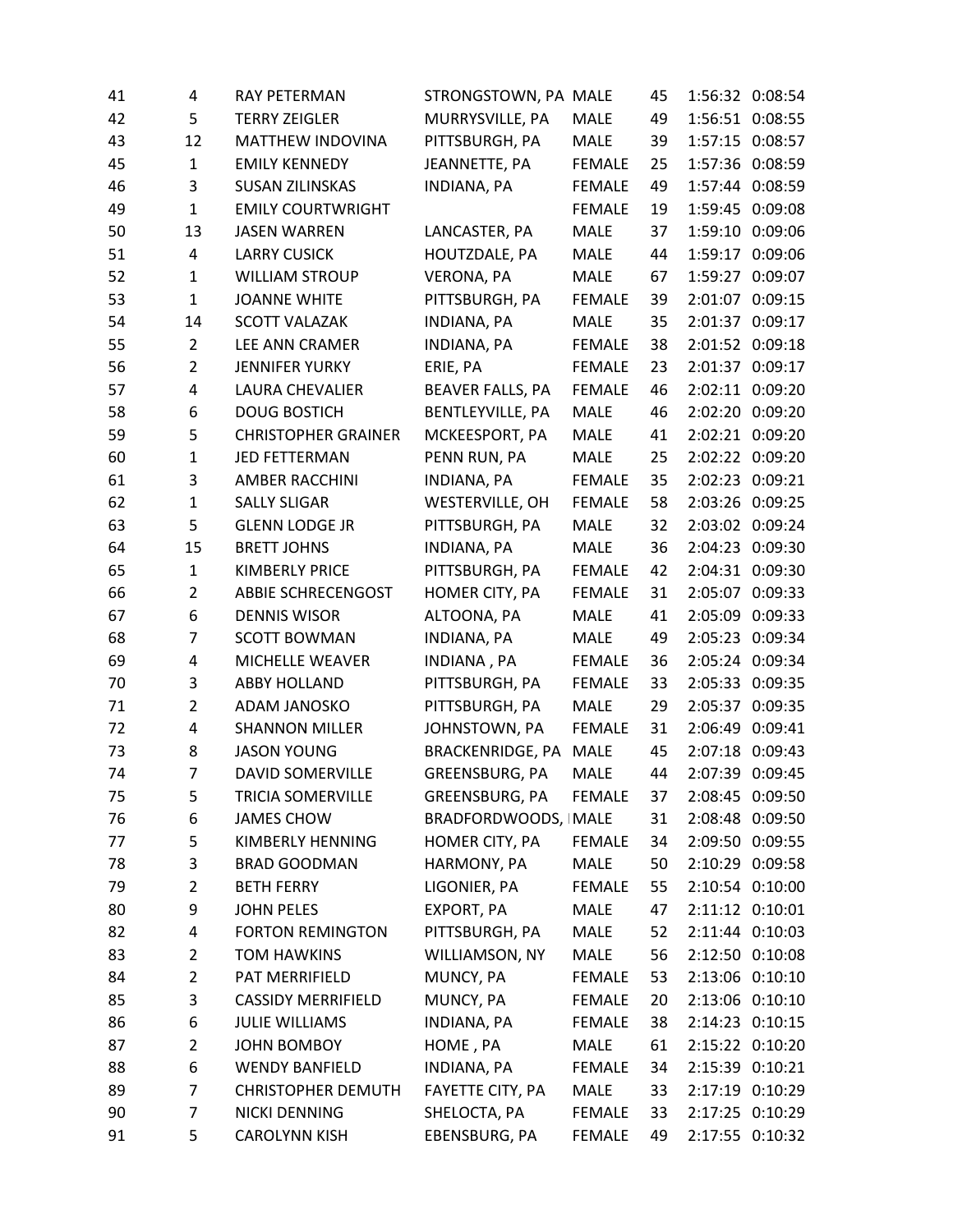| 92  | 7                       | <b>ERIN CONNELLY</b>                        | ERIE, PA                 | <b>FEMALE</b> | 37 | 2:17:58 0:10:32 |
|-----|-------------------------|---------------------------------------------|--------------------------|---------------|----|-----------------|
| 93  | $\overline{2}$          | MELISSA DILLMAN                             | CONNELLSVILLE, PA FEMALE |               | 42 | 2:18:07 0:10:33 |
| 94  | $\overline{\mathbf{4}}$ | <b>HOPE FLEGLE</b>                          | INDIANA, PA              | <b>FEMALE</b> | 21 | 2:18:41 0:10:35 |
| 95  | 8                       | <b>TRICIA RAPPE</b>                         | SOLON, OH                | <b>FEMALE</b> | 37 | 2:19:03 0:10:37 |
| 96  | 9                       | ERIN VISNESKY                               | HOMER CITY, PA           | <b>FEMALE</b> | 39 | 2:19:13 0:10:38 |
| 97  | 10                      | <b>KRISTEL WISOR</b>                        | ALTOONA, PA              | <b>FEMALE</b> | 38 | 2:20:05 0:10:42 |
| 98  | 3                       | <b>KRISTA NOVAK</b>                         |                          | <b>FEMALE</b> | 43 | 2:22:24 0:10:52 |
| 99  | 5                       | MICHAEL UNGER                               | CHAMBERSBURG, PA MALE    |               | 52 | 2:22:50 0:10:54 |
| 100 | 5                       | RACHAEL JACKSON                             | WINDSOR, PA              | <b>FEMALE</b> | 21 | 2:24:01 0:11:00 |
| 101 | $\overline{2}$          | <b>EMILY STOLL</b>                          | CALIFORNIA, PA           | <b>FEMALE</b> | 19 | 2:24:02 0:11:00 |
| 102 | 11                      | <b>JENNIFER HAVENER</b>                     | JOHNSTOWN, PA            | <b>FEMALE</b> | 38 | 2:25:08 0:11:05 |
| 103 | 4                       | <b>TINA ROGERS</b>                          | JOHNSTOWN, PA            | <b>FEMALE</b> | 44 | 2:25:08 0:11:05 |
| 104 | 12                      | NICOLE DAVIS                                | CHESWICK, PA             | <b>FEMALE</b> | 35 | 2:27:13 0:11:14 |
| 105 | 13                      | MICHELLE RODRIGUEZ                          | PITTSBURGH, PA           | <b>FEMALE</b> | 38 | 2:27:48 0:11:17 |
| 106 | 3                       | <b>DONNA CROOKS</b>                         | EASTLAKE, OH             | <b>FEMALE</b> | 50 | 2:29:00 0:11:22 |
| 107 | 4                       | <b>KATHLEEN GIBBONS</b>                     | EBENSBURG, PA            | <b>FEMALE</b> | 50 | 2:29:35 0:11:25 |
| 108 | 3                       | <b>CONNIE MERCIK</b>                        | JOHNSTOWN, PA            | <b>FEMALE</b> | 55 | 2:29:38 0:11:25 |
| 109 | $\mathbf{1}$            | <b>CORA DARRAGH</b>                         | MORGANTOWN, WV FEMALE    |               | 61 | 2:29:59 0:11:27 |
| 110 | 6                       | <b>KARLA GRAVES</b>                         | PITTSBURGH, PA           | <b>FEMALE</b> | 47 | 2:23:23 0:10:57 |
| 111 | 3                       | <b>DERICK MALLETTE</b>                      | CATLETT, VA              | MALE          | 29 | 2:30:45 0:11:30 |
| 112 | 4                       | MICHAEL OQUENDO                             | INDIANA, PA              | <b>MALE</b>   | 25 | 2:31:10 0:11:32 |
| 113 | $\overline{2}$          | <b>SEASON PETROVICH</b>                     | SMICKSBURG, PA           | <b>FEMALE</b> | 27 | 2:31:44 0:11:35 |
| 114 | 8                       | <b>LINDSEY REED</b>                         | JOHNSTOWN, PA            | <b>FEMALE</b> | 30 | 2:32:36 0:11:39 |
| 115 | 6                       | <b>WILLIAM BRACKEN</b>                      | INDIANA, PA              | <b>MALE</b>   | 51 | 2:34:12 0:11:46 |
| 116 | 14                      | <b>EVELYN GILL</b>                          | MARION CENTER, PA FEMALE |               | 39 | 2:35:57 0:11:54 |
| 117 | 3                       | <b>SARAH HICKS</b>                          | PUNXSUTAWNEY, PA FEMALE  |               | 25 | 2:38:15 0:12:05 |
| 118 | 5                       | <b>JESSE HICKS</b>                          | PUNXSUTAWNEY, PA MALE    |               | 25 | 2:38:16 0:12:05 |
| 119 | 9                       | <b>JACQUELINE KORHUT</b>                    | JOHNSTOWN, PA            | <b>FEMALE</b> | 31 | 2:38:23 0:12:05 |
| 120 | $\boldsymbol{6}$        | <b>KATELYN ARCURIO</b>                      | JOHNSTOWN, PA            | <b>FEMALE</b> | 21 | 2:38:25 0:12:06 |
| 121 | 16                      | <b>DAVID ANDERSON</b>                       | INDIANA, PA              | <b>MALE</b>   | 37 | 2:40:55 0:12:17 |
| 122 | 15                      | <b>HEATHER ADAMS</b>                        | PITTSBURGH, PA           | <b>FEMALE</b> | 36 | 2:41:27 0:12:19 |
| 123 | 16                      | <b>BRANDI KENNEDY</b>                       | MACUNGIE, PA             | <b>FEMALE</b> | 38 | 2:41:55 0:12:22 |
| 124 | $\mathbf{1}$            | <b>PAUL HICKS</b>                           | MARION CENTER, PA MALE   |               | 71 | 2:42:08 0:12:23 |
| 125 | 5                       | KIMBERLY PETERMAN                           | STRONGSTOWN, PA FEMALE   |               | 42 | 2:42:50 0:12:26 |
| 126 | 17                      | <b>CHAD SCHWENDEMANN</b>                    |                          | MALE          | 35 | 2:47:42 0:12:48 |
| 127 | 6                       | <b>TARA EVERSON</b>                         |                          | <b>FEMALE</b> | 43 | 2:47:43 0:12:48 |
| 128 | 4                       | MARY DARRAGH MACLEAN CROTON-ON-HUDSO FEMALE |                          |               | 59 | 2:50:24 0:13:00 |
| 129 | 7                       | MIKE RIGGENBACK                             | <b>BLACK LICK, PA</b>    | MALE          | 53 | 2:52:05 0:13:08 |
| 130 | 7                       | SAMATHA FLICK                               | SHELOCTA, PA             | FEMALE        | 45 | 2:52:14 0:13:09 |
| 131 | 5                       | JANET STEWART                               | CREEKSIDE, PA            | <b>FEMALE</b> | 51 | 2:54:11 0:13:18 |
| 132 | 8                       | DANIEL BLEVINS                              | CARNEGIE, PA             | MALE          | 30 | 2:54:11 0:13:18 |
| 133 | 4                       | REBECCA LINGENFELTER                        | CLYMER, PA               | FEMALE        | 27 | 2:54:24 0:13:19 |
| 134 | 6                       | <b>JOYCE WALKER</b>                         | HOMER CITY, PA           | FEMALE        | 53 | 2:57:41 0:13:34 |
| 135 | 17                      | <b>JANINE HENAHAN</b>                       | ALTOONA, PA              | <b>FEMALE</b> | 37 | 2:57:41 0:13:34 |
| 136 | 18                      | <b>JASON HENAHAN</b>                        | ALTOONA, PA              | MALE          | 37 | 2:57:42 0:13:34 |
| 137 | $\overline{7}$          | <b>BARBIE MOORE</b>                         | HASTINGS, PA             | FEMALE        | 44 | 2:59:52 0:13:44 |
| 138 | 10                      | <b>JOANI BOGDANSKI</b>                      |                          | FEMALE        | 31 | 3:02:09 0:13:54 |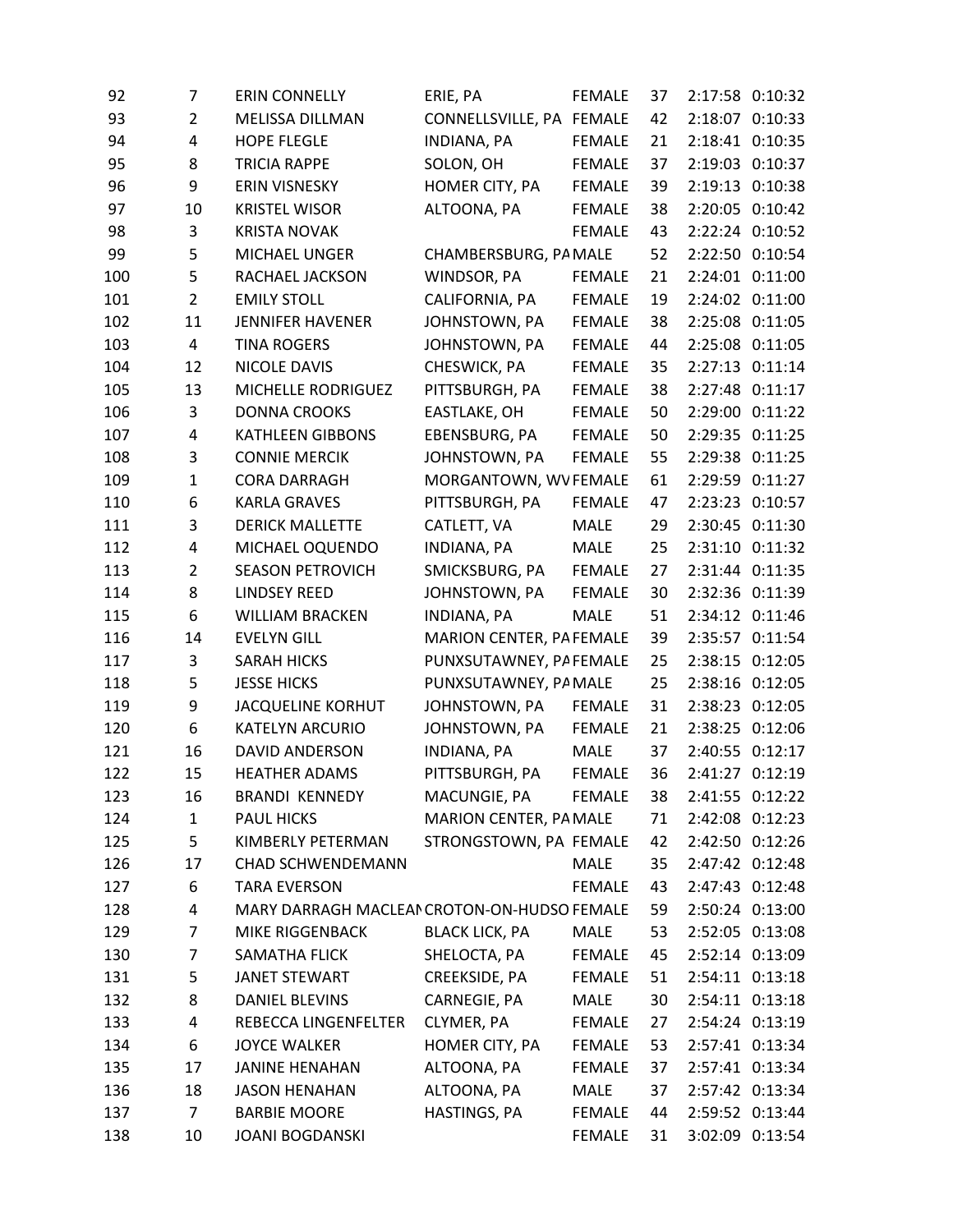| 139                          | 8              | <b>JANINE MAUST</b>        | ROBINSON, PA          | <b>FEMALE</b> | 48 |         | 3:03:38 0:14:01 |
|------------------------------|----------------|----------------------------|-----------------------|---------------|----|---------|-----------------|
| 140                          | $\mathbf{1}$   | <b>DON TAYLOR</b>          | HEDGESVILLE, WV       | <b>MALE</b>   | 83 |         | 3:03:54 0:14:02 |
| 141                          | $\overline{7}$ | RACHEL DELEVETT            | MORGANTOWN, WV FEMALE |               | 24 |         | 3:09:03 0:14:26 |
| 142                          | $\overline{7}$ | <b>BARBARA KNECHT</b>      | AMBRIDGE, PA          | <b>FEMALE</b> | 51 |         | 3:09:07 0:14:26 |
| 143                          | 8              | <b>KAREN R. KING</b>       | WASHINGTON, PA        | <b>FEMALE</b> | 52 |         | 3:12:47 0:14:43 |
| 47                           |                | White Bib #975             |                       |               |    |         | 1:58:53 0:09:05 |
| 48                           |                | White Bib #976             |                       |               |    |         | 1:59:28 0:09:07 |
| 81                           |                | White Bib #977             |                       |               |    |         | 2:11:22 0:10:02 |
|                              |                |                            |                       |               |    |         |                 |
| TOP THREE MALES OVERALL:     |                |                            |                       |               |    |         |                 |
| $\mathbf{1}$                 | $\mathbf{1}$   | <b>KYLE ZINN</b>           | SMITHFIELD, PA        | MALE          | 20 |         | 1:19:03 0:06:02 |
| $\overline{2}$               | $\overline{2}$ | <b>STEVEN REMALEY</b>      | GREENSBURG, PA        | <b>MALE</b>   | 29 |         | 1:19:56 0:06:06 |
| 3                            | 3              | <b>ROMAN TATE</b>          | CLYMER, PA            | <b>MALE</b>   | 17 |         | 1:27:29 0:06:41 |
|                              |                | TOP THREE FEMALES OVERALL: |                       |               |    |         |                 |
|                              |                |                            |                       |               |    |         |                 |
| 8                            | $\mathbf{1}$   | <b>TARA JONES</b>          | <b>GROVE CITY, PA</b> | <b>FEMALE</b> | 35 |         | 1:34:01 0:07:11 |
| 25                           | $\overline{2}$ | <b>KRISTY BENDIS</b>       | CREEKSIDE, PA         | <b>FEMALE</b> | 22 |         | 1:50:27 0:08:26 |
| 26                           | 3              | <b>BETHANY BALENCIC</b>    | <b>INDIANA, PA</b>    | <b>FEMALE</b> | 19 |         | 1:50:27 0:08:26 |
|                              |                |                            |                       |               |    |         |                 |
| <b>MALES, AGES 15 TO 19:</b> |                |                            |                       |               |    |         |                 |
| 11                           | $\mathbf{1}$   | <b>ISAAC ZEIGLER</b>       | MURRYSVILLE, PA       | MALE          | 16 |         | 1:38:26 0:07:31 |
| <b>MALES, AGES 20 TO 24:</b> |                |                            |                       |               |    |         |                 |
| 5                            | $\mathbf{1}$   | <b>VINCENT HALL</b>        | INDIANA, PA           | MALE          | 22 |         | 1:30:29 0:06:54 |
| 17                           | $\overline{2}$ | <b>JACOB ONDICH</b>        | RURAL VALLEY, PA      | <b>MALE</b>   | 24 |         | 1:45:28 0:08:03 |
| 18                           | 3              | <b>BRAD STABY</b>          | INDIANA, PA           | MALE          | 21 |         | 1:45:46 0:08:04 |
|                              |                |                            |                       |               |    |         |                 |
| <b>MALES, AGES 25 TO 29:</b> |                |                            |                       |               |    |         |                 |
| 60                           | $\mathbf{1}$   | JED FETTERMAN              | PENN RUN, PA          | <b>MALE</b>   | 25 |         | 2:02:22 0:09:20 |
| 71                           | $\overline{2}$ | ADAM JANOSKO               | PITTSBURGH, PA        | <b>MALE</b>   | 29 | 2:05:37 | 0:09:35         |
| 111                          | 3              | <b>DERICK MALLETTE</b>     | CATLETT, VA           | MALE          | 29 |         | 2:30:45 0:11:30 |
| 112                          | 4              | MICHAEL OQUENDO            | <b>INDIANA, PA</b>    | MALE          | 25 |         | 2:31:10 0:11:32 |
| 118                          | 5              | <b>JESSE HICKS</b>         | PUNXSUTAWNEY, PA MALE |               | 25 |         | 2:38:16 0:12:05 |
| MALES, AGES 30 TO 34:        |                |                            |                       |               |    |         |                 |
|                              |                |                            |                       |               |    |         |                 |
| 10                           | 1              | <b>MATT DENNING</b>        | SHELOCTA, PA          | MALE          | 32 |         | 1:38:16 0:07:30 |
| 12                           | $\overline{2}$ | <b>JASON NEPA</b>          | <b>INDIANA, PA</b>    | MALE          | 32 |         | 1:40:14 0:07:39 |
| 14                           | 3              | <b>DANIEL HECKERT</b>      | PITTSBURGH, PA        | <b>MALE</b>   | 34 |         | 1:43:14 0:07:53 |
| 29                           | 4              | <b>HECTOR LAUREANO</b>     | PITTSBURGH, PA        | MALE          | 34 |         | 1:51:03 0:08:29 |
| 63                           | 5              | <b>GLENN LODGE JR</b>      | PITTSBURGH, PA        | <b>MALE</b>   | 32 |         | 2:03:02 0:09:24 |
| 76                           | 6              | <b>JAMES CHOW</b>          | BRADFORDWOODS, MALE   |               | 31 |         | 2:08:48 0:09:50 |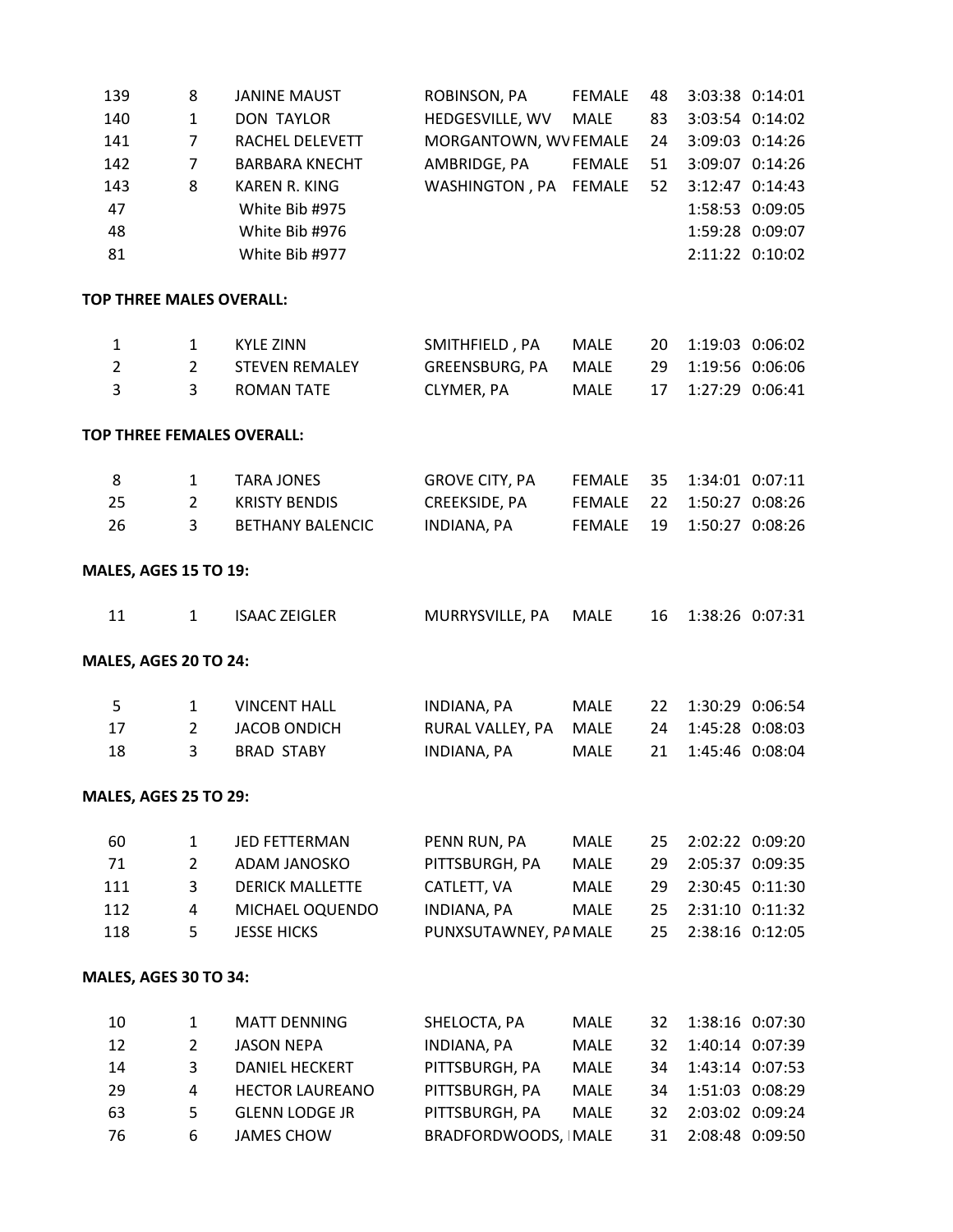| - 89 | CHRISTOPHER DEMUTH FAYETTE CITY, PA MALE |              |      | 33 2:17:19 0:10:29 |  |
|------|------------------------------------------|--------------|------|--------------------|--|
| 132  | DANIEL BLEVINS                           | CARNEGIE, PA | MALE | 30 2:54:11 0:13:18 |  |

#### **MALES, AGES 35 TO 39:**

| 6   | 1              | ROBERT MANZI              | INDIANA, PA                  | <b>MALE</b> | 37 |         | 1:32:26 0:07:03 |
|-----|----------------|---------------------------|------------------------------|-------------|----|---------|-----------------|
| 9   | $\overline{2}$ | <b>MARCUS PERSICHETTI</b> | <b>BLAIRSVILLE, PA</b>       | MALE        | 36 |         | 1:34:15 0:07:12 |
| 13  | 3              | <b>DAN ANTONACCI</b>      | INDIANA, PA                  | <b>MALE</b> | 38 | 1:43:01 | 0:07:52         |
| 20  | 4              | <b>BRANDON VICK</b>       | INDIANA, PA                  | <b>MALE</b> | 37 |         | 1:47:25 0:08:12 |
| 21  | 5              | <b>BRAD RIVES</b>         | INDIANA , PA                 | <b>MALE</b> | 37 | 1:48:13 | 0:08:16         |
| 22  | 6              | EFTHYMIOS AVGERINOS       | PITTSBURGH, PA               | <b>MALE</b> | 39 |         | 1:48:33 0:08:17 |
| 23  | $\overline{7}$ | <b>SCOTT BAUER</b>        | INDIANA, PA                  | MALE        | 38 |         | 1:48:34 0:08:17 |
| 24  | 8              | ROBERT ANDELMAN           | IRWIN, PA                    | <b>MALE</b> | 37 |         | 1:49:38 0:08:22 |
| 31  | 9              | <b>JACE WALLACE</b>       | <b>CRANBERRY TOWNSI MALE</b> |             | 35 |         | 1:52:14 0:08:34 |
| 37  | 10             | RICHARD BEACH             | FRANKLIN, PA                 | <b>MALE</b> | 35 |         | 1:55:07 0:08:47 |
| 39  | 11             | <b>JOHN VERBOS</b>        | PITTSBURGH, PA               | <b>MALE</b> | 36 |         | 1:56:03 0:08:52 |
| 43  | 12             | <b>MATTHEW INDOVINA</b>   | PITTSBURGH, PA               | <b>MALE</b> | 39 |         | 1:57:15 0:08:57 |
| 50  | 13             | <b>JASEN WARREN</b>       | LANCASTER, PA                | <b>MALE</b> | 37 | 1:59:10 | 0:09:06         |
| 54  | 14             | <b>SCOTT VALAZAK</b>      | INDIANA, PA                  | <b>MALE</b> | 35 | 2:01:37 | 0:09:17         |
| 64  | 15             | <b>BRETT JOHNS</b>        | INDIANA, PA                  | <b>MALE</b> | 36 | 2:04:23 | 0:09:30         |
| 121 | 16             | DAVID ANDERSON            | INDIANA, PA                  | MALE        | 37 | 2:40:55 | 0:12:17         |
| 126 | 17             | <b>CHAD SCHWENDEMANN</b>  |                              | MALE        | 35 |         | 2:47:42 0:12:48 |
| 136 | 18             | JASON HENAHAN             | ALTOONA, PA                  | <b>MALE</b> | 37 |         | 2:57:42 0:13:34 |

#### **MALES, AGES 40 TO 44:**

| 4   |    | <b>BILL HENGST</b>         | <b>GREENCASTLE, PA</b> | MALE |    | 43 1:29:19 0:06:49 |  |
|-----|----|----------------------------|------------------------|------|----|--------------------|--|
| -15 | 2  | <b>JASON BUTINA</b>        | GREENSBURG, PA         | MALE |    | 43 1:43:15 0:07:53 |  |
| 36  | 3  | SAMUEL POLOYAC             | CRANBERRY TWP, PA MALE |      |    | 44 1:54:38 0:08:45 |  |
| -51 | 4  | <b>LARRY CUSICK</b>        | HOUTZDALE, PA          | MALE |    | 44 1:59:17 0:09:06 |  |
| -59 | 5. | <b>CHRISTOPHER GRAINER</b> | MCKEESPORT, PA         | MALE |    | 41 2:02:21 0:09:20 |  |
| -67 | 6. | <b>DENNIS WISOR</b>        | ALTOONA, PA            | MALE | 41 | 2:05:09 0:09:33    |  |
| -74 | 7  | DAVID SOMERVILLE           | GREENSBURG, PA         | MALE |    | 44 2:07:39 0:09:45 |  |

#### **MALES, AGES 45 TO 49:**

| 19  |   | <b>JAMES MCKELVEY</b>   | <b>BEAUMONT, TX</b>     | <b>MALE</b> | 47  | 1:46:31 0:08:08    |  |
|-----|---|-------------------------|-------------------------|-------------|-----|--------------------|--|
| 30  | 2 | <b>RUSS REICHARD</b>    | PUNXSUTAWNEY, PA MALE   |             | 49  | 1:51:24 0:08:30    |  |
| 35  | 3 | <b>MICHAEL LAURENTI</b> | JOHNSTOWN, PA           | <b>MALE</b> |     | 45 1:53:55 0:08:42 |  |
| 41  | 4 | <b>RAY PETERMAN</b>     | STRONGSTOWN, PA MALE    |             | 45  | 1:56:32 0:08:54    |  |
| 42  | 5 | <b>TERRY ZEIGLER</b>    | MURRYSVILLE, PA         | <b>MALE</b> | 49. | 1:56:51 0:08:55    |  |
| 58  | 6 | <b>DOUG BOSTICH</b>     | <b>BENTLEYVILLE, PA</b> | <b>MALE</b> | 46  | 2:02:20 0:09:20    |  |
| 68  | 7 | <b>SCOTT BOWMAN</b>     | <b>INDIANA, PA</b>      | <b>MALE</b> | 49. | 2:05:23 0:09:34    |  |
| 73  | 8 | <b>JASON YOUNG</b>      | <b>BRACKENRIDGE, PA</b> | <b>MALE</b> | 45  | 2:07:18 0:09:43    |  |
| -80 | 9 | <b>JOHN PELES</b>       | EXPORT, PA              | MALE        | 47  | 2:11:12 0:10:01    |  |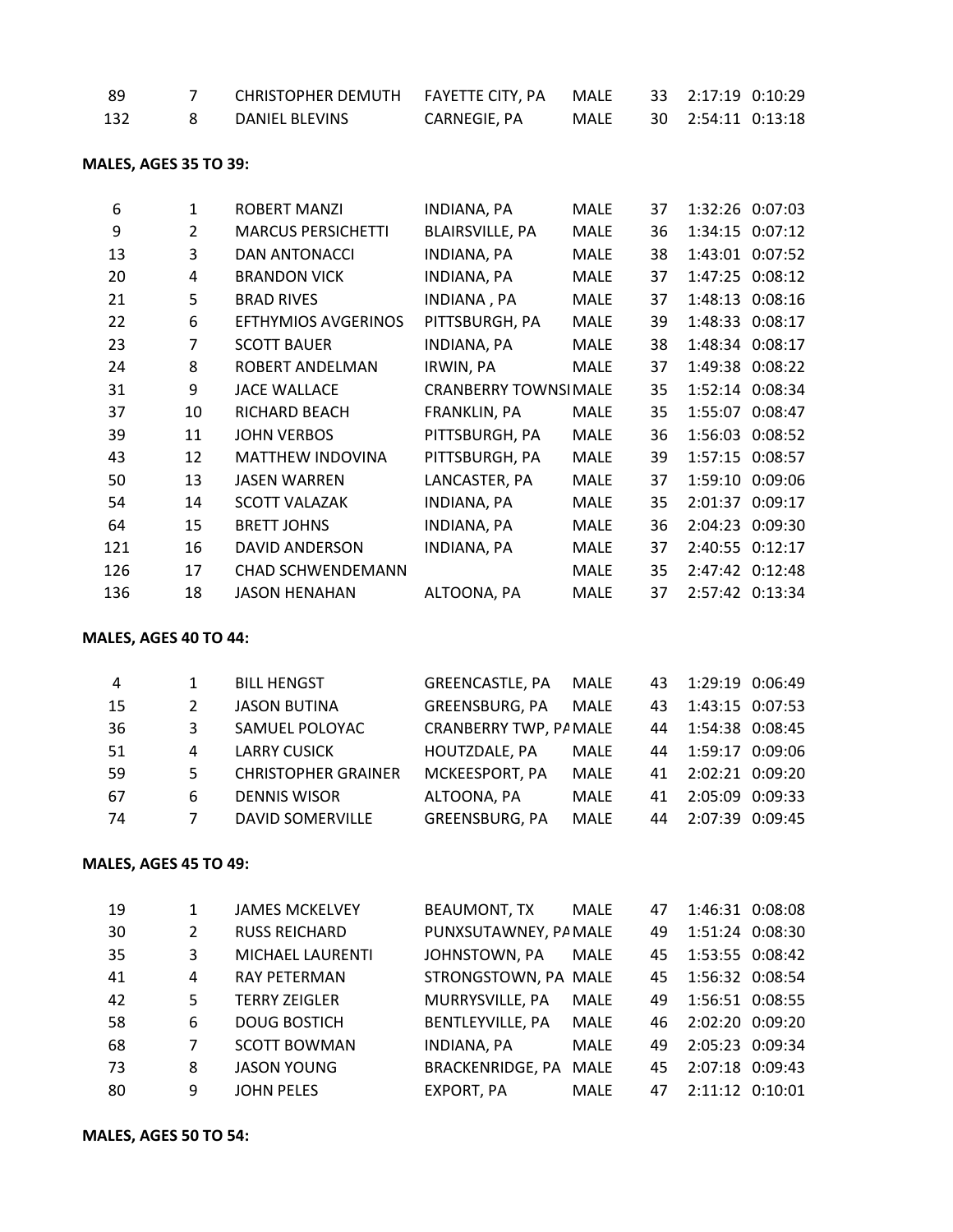| 7                            | $\mathbf{1}$   | <b>BERT CROOKS</b>        | EASTLAKE, OH             | <b>MALE</b>   | 54 |                 | 1:33:20 0:07:07 |
|------------------------------|----------------|---------------------------|--------------------------|---------------|----|-----------------|-----------------|
| 16                           | $\overline{2}$ | <b>TOM FANNING</b>        | <b>INDIANA, PA</b>       | MALE          | 54 |                 | 1:44:32 0:07:59 |
| 78                           | 3              | <b>BRAD GOODMAN</b>       | HARMONY, PA              | <b>FEMALE</b> | 50 | 2:10:29 0:09:58 |                 |
| 82                           | 4              | <b>FORTON REMINGTON</b>   | PITTSBURGH, PA           | <b>MALE</b>   | 52 | 2:11:44 0:10:03 |                 |
| 99                           | 5              | MICHAEL UNGER             | CHAMBERSBURG, PA MALE    |               | 52 | 2:22:50 0:10:54 |                 |
| 115                          | 6              | <b>WILLIAM BRACKEN</b>    | <b>INDIANA, PA</b>       | MALE          | 51 | 2:34:12 0:11:46 |                 |
| 129                          | $\overline{7}$ | MIKE RIGGENBACK           | <b>BLACK LICK, PA</b>    | MALE          | 53 |                 | 2:52:05 0:13:08 |
| <b>MALES, AGES 55 TO 59:</b> |                |                           |                          |               |    |                 |                 |
| 40                           | $\mathbf{1}$   | ART ZOTTOLA               | INDIANA, PA              | MALE          | 59 |                 | 1:56:24 0:08:53 |
| 83                           | $2^{\circ}$    | <b>TOM HAWKINS</b>        | WILLIAMSON, NY           | <b>MALE</b>   | 56 |                 | 2:12:50 0:10:08 |
| MALES, AGES 60 TO 64:        |                |                           |                          |               |    |                 |                 |
| 38                           | $\mathbf{1}$   | <b>JOHN SWAUGER</b>       | INDIANA, PA              | <b>MALE</b>   | 62 |                 | 1:55:18 0:08:48 |
| 87                           | $\overline{2}$ | <b>JOHN BOMBOY</b>        | HOME, PA                 | <b>MALE</b>   | 61 |                 | 2:15:22 0:10:20 |
| <b>MALES, AGES 65 TO 69:</b> |                |                           |                          |               |    |                 |                 |
| 52                           | $\mathbf{1}$   | <b>WILLIAM STROUP</b>     | VERONA, PA               | <b>MALE</b>   | 67 |                 | 1:59:27 0:09:07 |
| <b>MALES, AGES 70 TO 74:</b> |                |                           |                          |               |    |                 |                 |
| 124                          | $\mathbf{1}$   | <b>PAUL HICKS</b>         | MARION CENTER, PA MALE   |               | 71 |                 | 2:42:08 0:12:23 |
| <b>MALES, AGES 80 T0 84:</b> |                |                           |                          |               |    |                 |                 |
| 140                          | $\mathbf{1}$   | <b>DON TAYLOR</b>         | HEDGESVILLE, WV          | <b>MALE</b>   | 83 |                 | 3:03:54 0:14:02 |
| FEMALES, AGES 15 TO 19:      |                |                           |                          |               |    |                 |                 |
| 49                           | $\mathbf{1}$   | <b>EMILY COURTWRIGHT</b>  |                          | FEMALE        | 19 |                 | 1:59:45 0:09:08 |
| 101                          | $2^{\circ}$    | <b>EMILY STOLL</b>        | CALIFORNIA, PA           | <b>FEMALE</b> | 19 | 2:24:02 0:11:00 |                 |
| FEMALES, AGES 20 TO 24:      |                |                           |                          |               |    |                 |                 |
| 32                           | $\mathbf{1}$   | <b>EMILY HILL</b>         | LUCERNESMINES, PA FEMALE |               | 22 |                 | 1:53:02 0:08:38 |
| 56                           | $\overline{2}$ | <b>JENNIFER YURKY</b>     | ERIE, PA                 | <b>FEMALE</b> | 23 | 2:01:37 0:09:17 |                 |
| 85                           | 3              | <b>CASSIDY MERRIFIELD</b> | MUNCY, PA                | <b>FEMALE</b> | 20 | 2:13:06 0:10:10 |                 |
| 94                           | 4              | <b>HOPE FLEGLE</b>        | INDIANA, PA              | FEMALE        | 21 |                 | 2:18:41 0:10:35 |
| 100                          | 5              | RACHAEL JACKSON           | WINDSOR, PA              | <b>FEMALE</b> | 21 | 2:24:01 0:11:00 |                 |
| 120                          | 6              | <b>KATELYN ARCURIO</b>    | JOHNSTOWN, PA            | FEMALE        | 21 | 2:38:25 0:12:06 |                 |
| 141                          | $\overline{7}$ | RACHEL DELEVETT           | MORGANTOWN, WV FEMALE    |               | 24 | 3:09:03 0:14:26 |                 |

**FEMALES, AGES 25 TO 29:**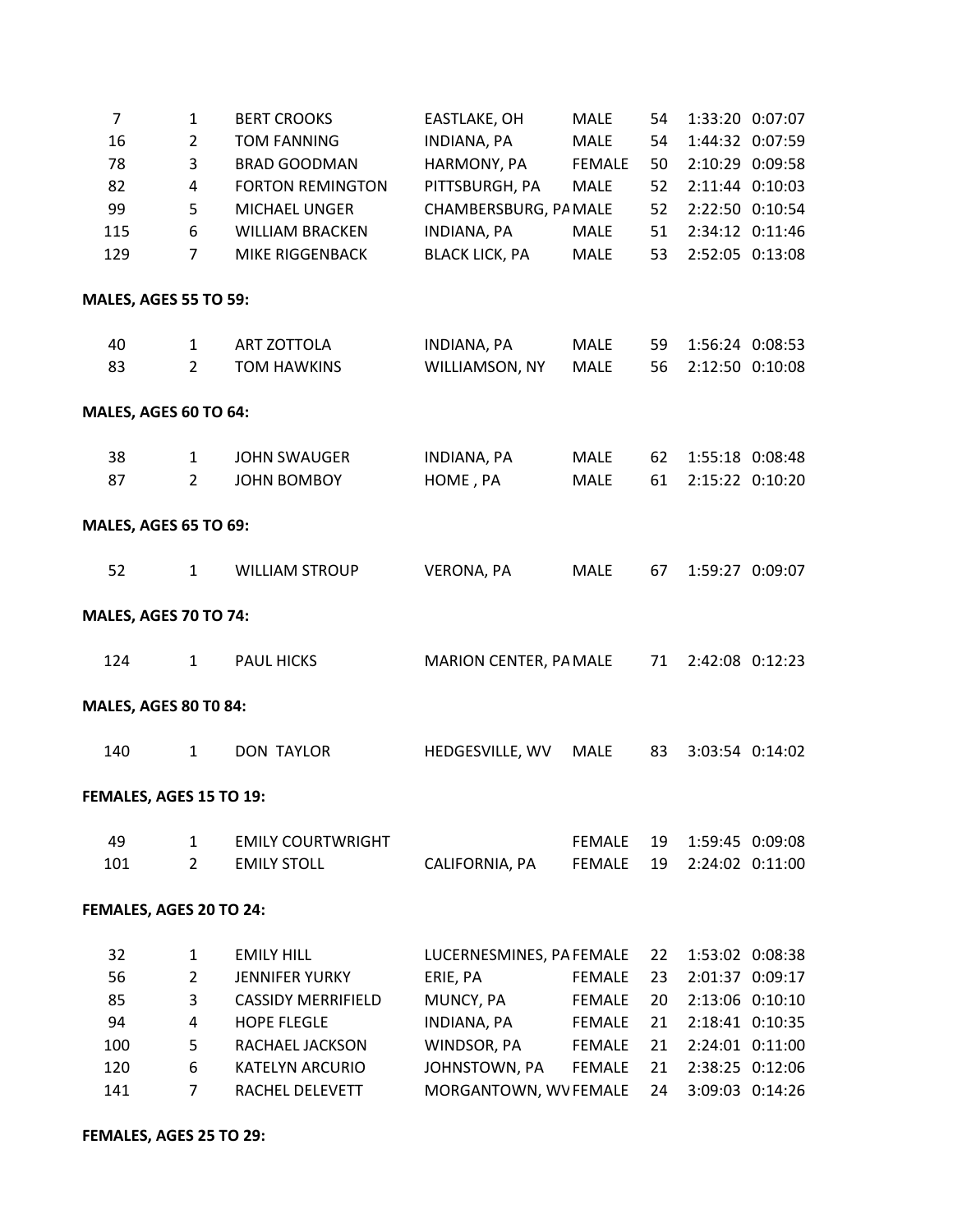| -45 |               | EMILY KENNEDY                   | JEANNETTE. PA                                        | FEMALE 25 1:57:36 0:08:59 |  |  |
|-----|---------------|---------------------------------|------------------------------------------------------|---------------------------|--|--|
| 113 | $\mathcal{L}$ | SEASON PETROVICH                | SMICKSBURG, PA    FEMALE    27    2:31:44    0:11:35 |                           |  |  |
| 117 | 3             | SARAH HICKS                     | PUNXSUTAWNEY, PA FEMALE 25 2:38:15 0:12:05           |                           |  |  |
| 133 |               | REBECCA LINGENFELTER CLYMER. PA |                                                      | FEMALE 27 2:54:24 0:13:19 |  |  |

#### **FEMALES, AGES 30 TO 34:**

| -33 |                | <b>BIANCA DILTS</b>      | IRWIN, PA      | <b>FEMALE</b> | 34              | 1:53:27 0:08:40 |  |
|-----|----------------|--------------------------|----------------|---------------|-----------------|-----------------|--|
| 66  | $\overline{2}$ | ABBIE SCHRECENGOST       | HOMER CITY, PA | <b>FEMALE</b> | 31              | 2:05:07 0:09:33 |  |
| 70  | 3              | <b>ABBY HOLLAND</b>      | PITTSBURGH, PA | <b>FEMALE</b> | 33              | 2:05:33 0:09:35 |  |
| 72  | 4              | <b>SHANNON MILLER</b>    | JOHNSTOWN, PA  | <b>FFMALF</b> | 31              | 2:06:49 0:09:41 |  |
| 77  | 5              | KIMBERLY HENNING         | HOMER CITY, PA | <b>FEMALE</b> | 34              | 2:09:50 0:09:55 |  |
| 88  | 6              | <b>WENDY BANFIELD</b>    | INDIANA, PA    | <b>FEMALE</b> | 34              | 2:15:39 0:10:21 |  |
| -90 | 7              | NICKI DENNING            | SHELOCTA, PA   | <b>FEMALE</b> | 33 <sup>2</sup> | 2:17:25 0:10:29 |  |
| 114 | 8              | <b>LINDSEY REED</b>      | JOHNSTOWN, PA  | <b>FEMALE</b> | 30              | 2:32:36 0:11:39 |  |
| 119 | 9              | <b>JACQUELINE KORHUT</b> | JOHNSTOWN, PA  | <b>FEMALE</b> | 31              | 2:38:23 0:12:05 |  |
| 138 | 10             | <b>JOANI BOGDANSKI</b>   |                | <b>FEMALE</b> | 31              | 3:02:09 0:13:54 |  |

## **FEMALES, AGES 35 TO 39:**

| 53  | $\mathbf{1}$   | <b>JOANNE WHITE</b>      | PITTSBURGH, PA           | <b>FEMALE</b> | 39 | 2:01:07 0:09:15 |
|-----|----------------|--------------------------|--------------------------|---------------|----|-----------------|
| 55  | $\overline{2}$ | <b>LEE ANN CRAMER</b>    | INDIANA, PA              | <b>FEMALE</b> | 38 | 2:01:52 0:09:18 |
| 61  | 3              | AMBER RACCHINI           | <b>INDIANA, PA</b>       | <b>FEMALE</b> | 35 | 2:02:23 0:09:21 |
| 69  | 4              | <b>MICHELLE WEAVER</b>   | INDIANA, PA              | <b>FEMALE</b> | 36 | 2:05:24 0:09:34 |
| 75  | 5              | <b>TRICIA SOMERVILLE</b> | <b>GREENSBURG, PA</b>    | <b>FEMALE</b> | 37 | 2:08:45 0:09:50 |
| 86  | 6              | <b>JULIE WILLIAMS</b>    | INDIANA, PA              | <b>FEMALE</b> | 38 | 2:14:23 0:10:15 |
| 92  | 7              | <b>ERIN CONNELLY</b>     | ERIE, PA                 | <b>FEMALE</b> | 37 | 2:17:58 0:10:32 |
| 95  | 8              | <b>TRICIA RAPPE</b>      | SOLON, OH                | <b>FEMALE</b> | 37 | 2:19:03 0:10:37 |
| 96  | 9              | <b>ERIN VISNESKY</b>     | HOMER CITY, PA           | <b>FEMALE</b> | 39 | 2:19:13 0:10:38 |
| 97  | 10             | <b>KRISTEL WISOR</b>     | ALTOONA, PA              | <b>FEMALE</b> | 38 | 2:20:05 0:10:42 |
| 102 | 11             | <b>JENNIFER HAVENER</b>  | JOHNSTOWN, PA            | <b>FEMALE</b> | 38 | 2:25:08 0:11:05 |
| 104 | 12             | NICOLE DAVIS             | CHESWICK, PA             | <b>FEMALE</b> | 35 | 2:27:13 0:11:14 |
| 105 | 13             | MICHELLE RODRIGUEZ       | PITTSBURGH, PA           | <b>FEMALE</b> | 38 | 2:27:48 0:11:17 |
| 116 | 14             | <b>EVELYN GILL</b>       | MARION CENTER, PA FEMALE |               | 39 | 2:35:57 0:11:54 |
| 122 | 15             | <b>HEATHER ADAMS</b>     | PITTSBURGH, PA           | <b>FEMALE</b> | 36 | 2:41:27 0:12:19 |
| 123 | 16             | <b>BRANDI KENNEDY</b>    | MACUNGIE, PA             | <b>FEMALE</b> | 38 | 2:41:55 0:12:22 |
| 135 | 17             | JANINE HENAHAN           | ALTOONA, PA              | <b>FEMALE</b> | 37 | 2:57:41 0:13:34 |

## **FEMALES, AGES 40 TO 44:**

| -65 |   | KIMBERLY PRICE    |                                             |  |                           |  |
|-----|---|-------------------|---------------------------------------------|--|---------------------------|--|
| -93 | 2 | MELISSA DILLMAN   | CONNELLSVILLE, PA FEMALE 42 2:18:07 0:10:33 |  |                           |  |
| -98 | 3 | KRISTA NOVAK      |                                             |  | FEMALE 43 2:22:24 0:10:52 |  |
| 103 | 4 | TINA ROGERS       | JOHNSTOWN, PA FEMALE 44 2:25:08 0:11:05     |  |                           |  |
| 125 |   | KIMBERLY PETERMAN | STRONGSTOWN, PA FEMALE 42 2:42:50 0:12:26   |  |                           |  |
| 127 |   | 6 TARA EVERSON    |                                             |  | FEMALE 43 2:47:43 0:12:48 |  |